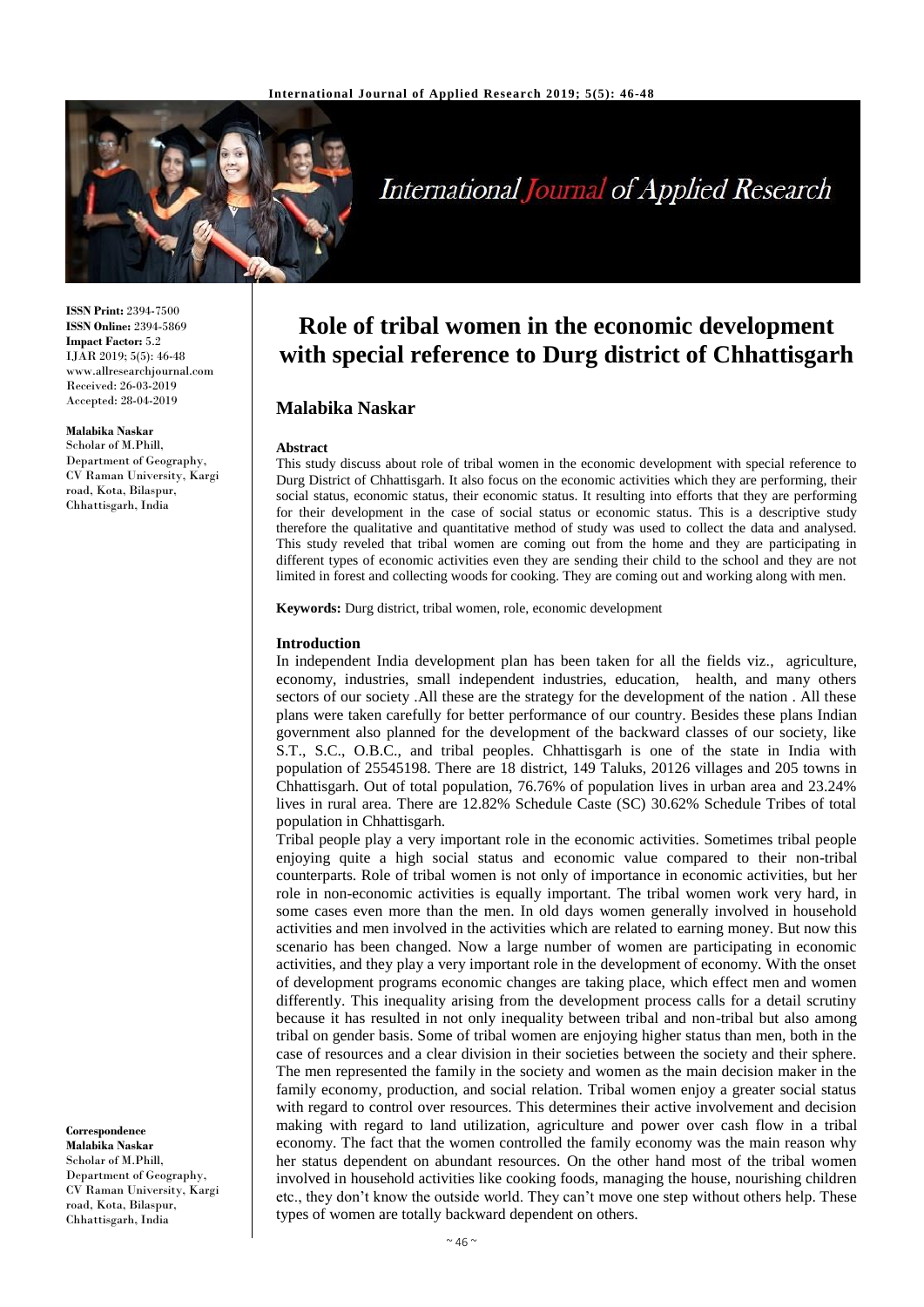International Journal of Applied Research

But this situation is changing day by day because Indian Government has brought various acts for the development of tribal people, like establishment of industries and various development projects each member of the family was to given a job. But women are not considered for jobs. Jobs are normally given to the men. These jobs are temporary or on the basis of daily wages. On the other hand many different projects for women like home-craft. In such away, Indian government is trying to abolish the differences between the social status of tribal men and women and also trying to increase the social status of backward classes.

#### **Purpose**

The main focus of this study is to examine the role of tribal women in the economic development of Durg District and understand their socio-economic status, educational status. From the literature study we can identify the most important point, and the point is socio economic status of tribal women. The study was based on Baster district of Chhattisgarh, but the relation of this project to extend the same study in Durg district of Chhattisgarh state. The view of this project is to understand the socio economic and educational status of tribal women and which economic activities are they performing also find out probabilities of new economic activities of Durg district. Another important reason of this project is to find out the ways how can they be motivate and encourage in economic activities by providing them training and also encourage them in women education.

#### **Problem behind the study**

There are many objectives or problems behind this project, these are as follows….

- 1. To understand and know the socio economic status of tribal women of Durg district
- 2. Find out the economic activities they are performing.
- 3. Also find out the different types of source of income.
- 4. Understand their educational status.
- 5. To know are the tribal women backward? If they are actually backward, then what is the reason behind it.
- 6. Find out the ways to motivate them in economic activities.
- 7. To find is there any possibilities for new economic activities, if so, then what are these?

#### **Source of data**

Data for this study were sought from two main sources. The first source was through library research which constitutes the secondary data. The other source of data was obtained from the field. In depth interview and focus group discussions were conducted to solicit for information. These two methods were used because of descriptive nature of the study. Many women were visited to the interview. I have faced language problem at the time of interview because my research is going on in English but they were not too much educated to answer the questions in English so, I had to translate the questions in Hindi and again translate the answer from Hindi to English for processing. Even maximum of the women were talking in local language which was a great problem for me and I have solve the problem with the help of my friends. Only tribal women were interviewed. The field work was undertaken in 2019 when I was undertaking M.Phil programme.

#### **Methodology**

The main aim of this project is to find out the economic activities of the tribal women and their role in economic activities, to fulfill this purpose I has to collect different types of data which is known as primary data collection and this process has been done through questionary and interview method. Then these data has been analysed through secondary data collection. After that those data has been calculated and ploted by different cartographic and statistical method. So it can be said that field survey and interview method has been used for primary data collection, these data were analysed through different types of calculative method to make them secondary data, library research was also used to collect secondary data after collecting the secondary data different types of cartographical methods and tabulation methods were used to plot the data and represent them through chart.

#### **Result**

In this finding, we have got a clear knowledge about tribal women of Durg district. Different types of economic activities they are performing like agriculture, daily labor, farming of cattle, mine labor, shop keeper, government service and many more. Among these maximum women perform the economic activity of agriculture and agricultural labor and daily labor. At present tribal women are developing their social status by developing themselves in condition of economic status or in condition of educational status or also in standard of living. They are also trying to deliberate themselves impoverishment by hard working and participating in different types of economic activities.

#### **Conclusion**

From the above study of tribal woman's economic activities it can be generalized that, at present tribal women are not backward they are also trying to develop themselves. At present they are enjoying more freedom than previous. They are sending their children to the school for study even they are also sending their girl child to the school for education. From the above study it also can be find that tribal women are going to field and they are working agricultural works with men, few women also enjoying government service also. So, it can be said that it is a good sign for the development of tribal women of Durg district and it is also good for the economy of Durg district.

#### **References**

- 1. Globalization and Agricultural Crisis in India by Y.K. Alagh.
- 2. Geography of India by Ram Chandra Tiwari.
- 3. Geography of Settlements by R.Y. Singh.
- 4. Agricultural Geography by Majid Husain.
- 5. Research Methodology Methods and Techniques by C.R. Kothari & Gaurav Garg.
- 6. Economic Geography by Anish Chattapadhaya.
- 7. Oxford School Atlas by Oxford University.
- 8. Economic And Human Development of third World by Basabi Mukharjee & Debesh Mukharjee.
- 9. Climatology by Md. Arifur Rahman.
- 10. Soil Geography by Dr. Nikhil Krishna Dey & Dr. Paramertha Ghosh.
- 11. Aerthyil M. Impact of globalization on Tribals: In the context of Kerala, 2088.